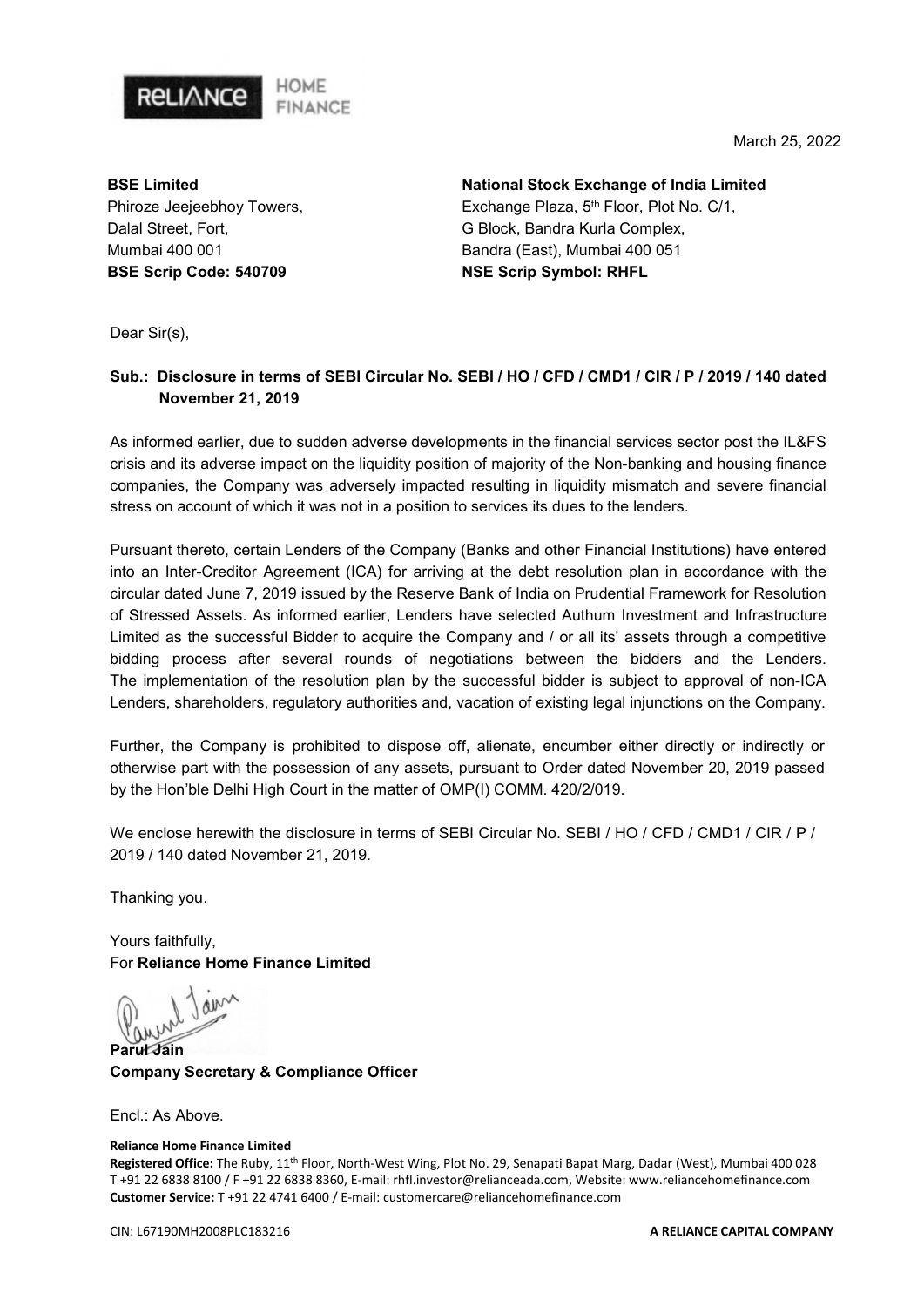

### Disclosure in terms of SEBI Circular No. SEBI/HO/CFD/CMD1/CIR/P/2019/140 dated November 21, 2019

| Sr.                     | Type of                                                                                                                                  | <b>Details</b>                                      |                                                                                        |                                                                 |                             |                         |
|-------------------------|------------------------------------------------------------------------------------------------------------------------------------------|-----------------------------------------------------|----------------------------------------------------------------------------------------|-----------------------------------------------------------------|-----------------------------|-------------------------|
| No.                     | disclosure                                                                                                                               |                                                     |                                                                                        |                                                                 |                             |                         |
| 1                       | of<br>the<br>Name<br>Listed entity                                                                                                       | Reliance Home Finance Limited                       |                                                                                        |                                                                 |                             |                         |
| $\overline{2}$          | Date of making                                                                                                                           | 25-Mar-22                                           |                                                                                        |                                                                 |                             |                         |
|                         | the disclosure                                                                                                                           |                                                     |                                                                                        |                                                                 |                             |                         |
| 3                       | of<br>Nature<br>obligation                                                                                                               | Term Loan / CC / WCDL                               |                                                                                        |                                                                 |                             |                         |
| $\overline{\mathbf{4}}$ | Date of default                                                                                                                          | 28-Feb-22                                           |                                                                                        |                                                                 |                             |                         |
| 5                       | Name<br>of<br>the<br>Lender(s)                                                                                                           | Refer Sr. No. 7 below                               |                                                                                        |                                                                 |                             |                         |
| $6\phantom{1}$          | Current<br>default<br>amount (break-up<br>of principal and<br>interest in<br><b>INR</b><br>crore)                                        | Principal - NIL<br>Interest - Refer Sr. No. 7 below |                                                                                        |                                                                 |                             |                         |
| $\overline{7}$          | of<br>the<br><b>Details</b><br>obligation<br>(total<br>principal<br>amount<br><b>INR</b><br>in<br>crore,<br>interest<br>tenure,<br>rate, | Name of                                             | <b>Current</b>                                                                         | <b>Details of the Obligation</b>                                |                             |                         |
|                         |                                                                                                                                          | lender                                              | Interest /<br><b>Accrued</b><br><b>Interest</b><br>default<br>amount<br>(Rs. in crore) | <b>Total</b><br>Principal<br><b>Amount</b><br>(Rs. in<br>crore) | <b>Tenure</b>               | <b>Interest</b><br>Rate |
|                         |                                                                                                                                          | Andhra Bank                                         | 0.82                                                                                   | 450                                                             | 4-5 years                   | 8.25%                   |
|                         |                                                                                                                                          | Axis Bank                                           | 0.29                                                                                   | 60                                                              | 3 months                    | 9.80%                   |
|                         |                                                                                                                                          | <b>Bank of Bahrain</b><br>and Kuwait                | 0.06                                                                                   | 30                                                              | 2 years                     | 10.55%                  |
|                         |                                                                                                                                          | <b>Bank of Baroda</b>                               | 3.52                                                                                   | 750                                                             | 5 years                     | $9.05 - 9.70$<br>$\%$   |
|                         |                                                                                                                                          | Bank of India                                       | 1.75                                                                                   | 350                                                             | 5 years                     | 9.15%                   |
|                         |                                                                                                                                          | Canara Bank                                         | 1.79                                                                                   | 360                                                             | Annual<br>Review-5<br>years | 10-13.95%               |
|                         |                                                                                                                                          | Dena Bank<br>(BOB)                                  | 3.36                                                                                   | 600                                                             | 5 years                     | 9.20%                   |
|                         |                                                                                                                                          | <b>HDFC Bank Ltd</b>                                | 0.31                                                                                   | 160                                                             | 3-5 years                   | 8.75%                   |
|                         |                                                                                                                                          | <b>ICICI Bank</b>                                   | 0.53                                                                                   | 300                                                             | 5 years                     | 10.50%                  |

### Reliance Home Finance Limited

Registered Office: The Ruby, 11th Floor, North-West Wing, Plot No. 29, Senapati Bapat Marg, Dadar (West), Mumbai 400 028 T +91 22 6838 8100 / F +91 22 6838 8360, E-mail: rhfl.investor@relianceada.com, Website: www.reliancehomefinance.com Customer Service: T +91 22 4741 6400 / E-mail: customercare@reliancehomefinance.com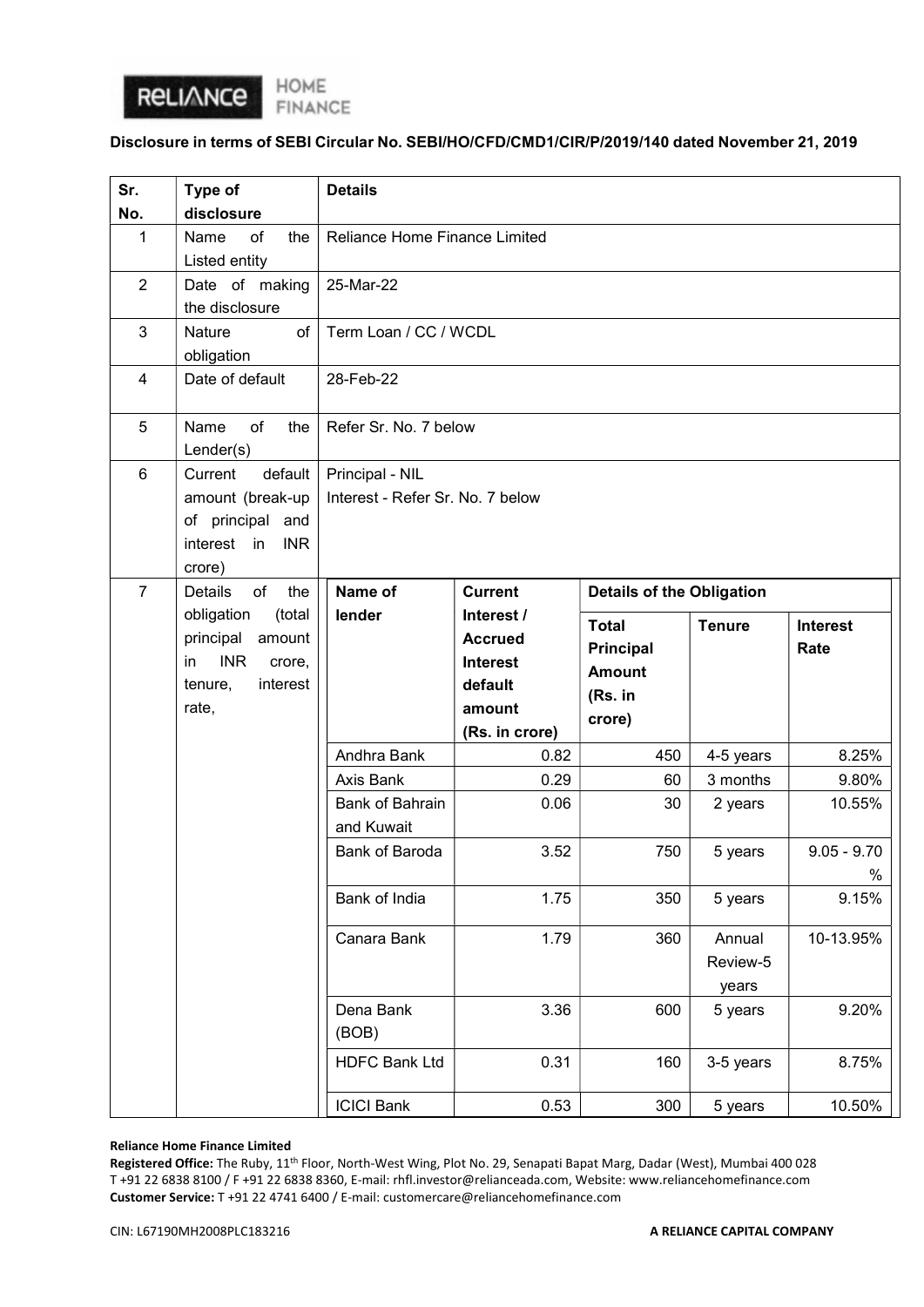# RELIANCE

HOME<br>FINANCE

| Sr. | Type of         | <b>Details</b>      |          |     |            |            |
|-----|-----------------|---------------------|----------|-----|------------|------------|
| No. | disclosure      |                     |          |     |            |            |
|     |                 | Indian Bank         | 0.86     | 150 | 5 years    | 9.35%      |
|     |                 | Karnataka Bank      | 0.13     | 50  | 5 years    | 8.75%      |
|     |                 | Punjab & Sind       | 3.52     | 700 | 5-7 years  | 9.15-9.25% |
|     |                 | <b>Bank</b>         |          |     |            |            |
|     |                 | Punjab National     | 0.86     | 200 | 5 years    | 13.95%     |
|     |                 | <b>Bank</b>         |          |     |            |            |
|     |                 | State Bank of       | 0.52     | 100 | 5 years    | 17.00%     |
|     |                 | <b>Bikaner</b> and  |          |     |            |            |
|     |                 | Jaipur (SBI)        |          |     |            |            |
|     |                 | State Bank of       | 0.26     | 100 | 5 years    | 17.00%     |
|     |                 | Hyderabad           |          |     |            |            |
|     |                 | (SBI)               |          |     |            |            |
|     |                 | State Bank of       | 0.52     | 100 | 5 years    | 17.00%     |
|     |                 | Patiala (SBI)       |          |     |            |            |
|     |                 | Syndicate Bank      | 2.26     | 300 | 5 years    | 9.80%      |
|     |                 | (Canara Bank)       |          |     |            |            |
|     |                 | <b>Federal Bank</b> | 1.07     | 200 | 35 months- | 14.00%     |
|     |                 | Ltd.                |          |     | 3 years    |            |
|     |                 | Jammu and           | 0.42     | 150 | 5 years    | 9.10%      |
|     |                 | Kashmir Bank        |          |     |            |            |
|     |                 | Limited             |          |     |            |            |
|     |                 | <b>UCO Bank</b>     | 1.33     | 200 | 7 years    | 8.70%      |
|     |                 | United Bank of      | 1.21     | 650 | 4-5 years  | 9.05%      |
|     |                 | India               |          |     |            |            |
|     |                 | Vijaya Bank         | 0.59     | 125 | 1-5 years  | 10-10.50%  |
|     |                 | (BOB)               |          |     |            |            |
|     |                 | Axis Bank           | 0(2,306) | 40  | Annual     | 9.45%      |
|     |                 |                     |          |     | Review     |            |
|     |                 | Bank of Baroda      | 0.68     | 100 | 5 years    | 9.90%      |
|     |                 | Canara Bank         | 0.63     | 40  | Annual     | 13.95%     |
|     |                 |                     |          |     | Review     |            |
|     |                 | Punjab & Sind       | 0.90     | 100 | Annual     | 9.15%      |
|     |                 | Bank                |          |     | Review     |            |
|     |                 | Jammu and           | 0.54     | 50  | Annual     | 11.10%     |
|     |                 | Kashmir Bank        |          |     | Review     |            |
|     |                 | Limited             |          |     |            |            |
|     |                 | The Lakshmi         | 0.75     | 50  | Annual     | 14.00%     |
|     |                 | Vilas Bank          |          |     | Review     |            |
|     | secured         |                     |          |     |            |            |
|     | unsecured etc.) | Secured             |          |     |            |            |

### Reliance Home Finance Limited

Registered Office: The Ruby, 11th Floor, North-West Wing, Plot No. 29, Senapati Bapat Marg, Dadar (West), Mumbai 400 028 T +91 22 6838 8100 / F +91 22 6838 8360, E-mail: rhfl.investor@relianceada.com, Website: www.reliancehomefinance.com Customer Service: T +91 22 4741 6400 / E-mail: customercare@reliancehomefinance.com